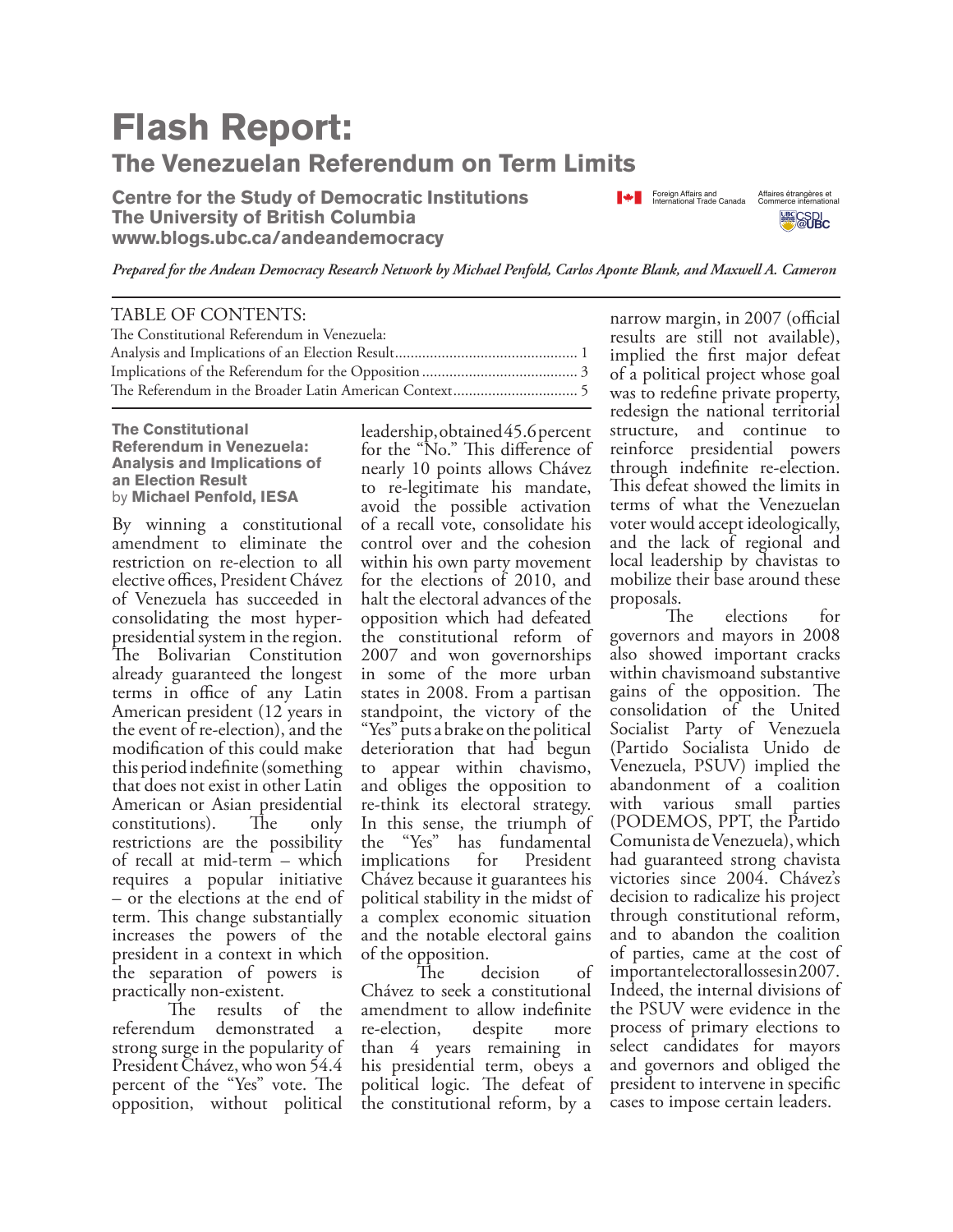In quantitative terms, President Chávez obtained 52 percent of the vote in the regional and local elections in 2008. This translated into 18 of 23 governorships and over 80 percent of the municipalities. Nevertheless, the loss of the five most important governorships (Miranda, Carabobo, Zulia, Esparta and Táchira) and urban popular centres (Alcaldía Sucre and Alcaldía Mayor) obliged him to seek a constitutional amendment to guarantee the stability of his leadership. This was aggravated by the political fact that his best alternative leaders (Diosdado Cabello and Aristóbulo Isturiz) were defeated in these elections. To overcome this situation, Chávez proposed an amendment that would only eliminate the restriction of the re-election of the executive branch. This same proposal had been defeated in 2007 and did not have the support of public opinion. Almost 66 percent of the population rejected the idea of indefinite re-elections for the president and nearly one third of the chavistas were opposed to the initiative. This obliged Chávez to modify the proposal to include all offices that are popularly elected, like governors and mayors. This change realigned the base with the leadership to move forward with a campaign that enjoyed practically unlimited access to public resources.

 The National Election Council (CNE) also contributed politically to the convening of the process. The President of the CNE, Tibisay Lucena, acceded at the outset to the organization of the referendum process even before it was formally approved by the legislature with the goal of shortening the period necessary for preparing the plebiscite.

This decision to shorten the period avoided unfavorable consequences for the popularity of President Chávez that could arise from the deceleration of the economy as a result of the fall of oil prices. The extemporaneous decision also obliged the CNE to reprint the electoral materials once the legislature decided, at the behest of Chávez, to include all public offices in the amendment.

 Moreover, the CNE took a series of decisions that significantly increased the political asymmetries between the government and opposition. First, to speed things up, the CNE decided not to open the electoral lists and register new voters. This was inconsistent with Venezuelan jurisprudence and the practices of the same CNE in previous elections. Second, the CNE decided not to provide public financing for either the "Yes" or the "No." To be sure, the Bolivarian Constitution explicitly prohibits the use of public financing for electoral campaigns. Nevertheless, a referendum is not an election but a popular consultation. The very same CNE took the decision, the right one from a democratic point of view, to finance the campaigns of both the "Yes" and the "No" in 2007. This time, the CNE decided to appease the government and limit access to this time of financing. The effects were devastating for the opposition since it depended entirely on private financing. Moreover, it had just come out of regional and local elections that were extremely expensive. Finally, the CNE decided not to enforce limits on the use of state resources by the government, which produced a campaign that was overwhelmingly dominated by the "Yes." This difference had

a decisive impact on the vote.

 The media, both national and quasi-national, especially Venezolana de Televisión,<br>Tves, and Globovisión, Tves, and Globovisión, made this situation worse by displaying a lack of ethics in their highly partisan coverage. These television channels were used for partisan purposes throughout the campaign. In contrast, channels like Televen and Venevisión were more balanced and informative. The lack of balance in the coverage of news continues to be one of the hardest problems to resolve since it is part of the larger dynamic of political polarization in Venezuela. The lack of public finance for parties also makes this problem worse, as parties depend on access to highly biased media. What is more, the financial and regulatory strength of the government, due to its access to state resources, imposes a chill on media that attempt to be balanced—especially given the refusal to renew the license of RCTV for strictly political reasons.

 Given all this, the results of the election can hardly be a surprise. President Chávez achieved an increment in his percent of support for the amendment, in comparison with the vote for governors and mayors, of about 2 points. In general terms, the states that voted with the government<br>in 2008 intensified their 2008 intensified their preferences in the referendum (for example, in Monagas, Protuguesa, Guárico, Barinas, Trujillo, Cojedes, Aragua, and Boliva). In contrast, the states that voted for the opposition forces maintained their position without increase relative to the referendum (for example, Miranda and Zulia). In some states the opposition increased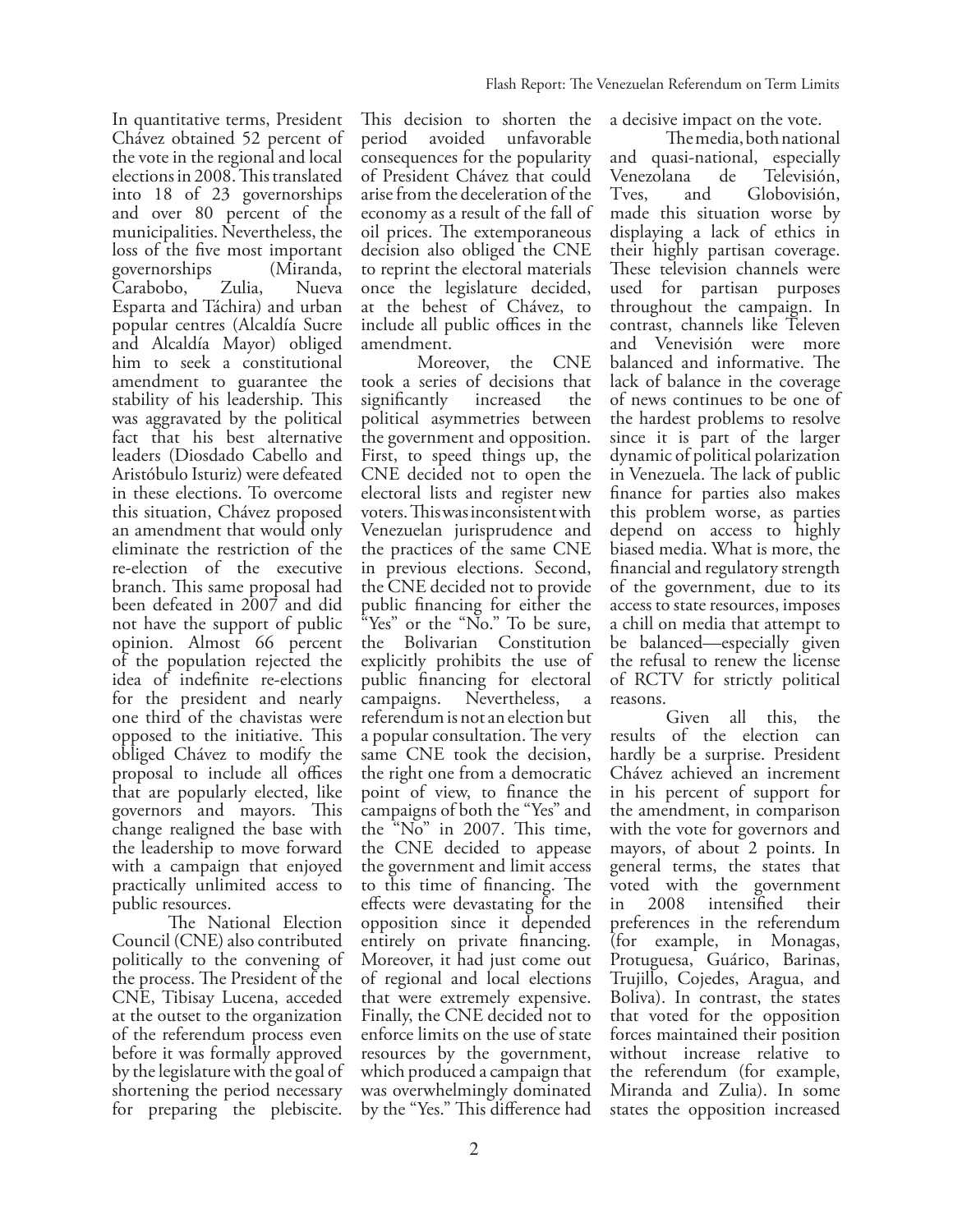the anti-chavista vote (Táchira), while in others dominated by the opposition (Nueva Esparta and Carabobo) chavismo increased its relative share of the vote. The intensification of the chavista vote in its consolidated areas, and the lack of opposition growth in relative terms, was what determined the success of the "Yes."

Venezuela is entering a fragile institutional process. While not erasing electoral democracy, continues to experience the erosion of the constitutional separation of powers that underpins democracy. The referendum marks the consolidation of hyper-presidentialism and the rise of regional caudillos (strong men), both in government and opposition, who will convert indefinite reelection into an instrument of power to unify diverse social and political movements. The consequence is a weakening of almost all intermediary representative institutions (the legislative branch, especially) and the agencies responsible for the resolution of conflicts (the judiciary and electoral bodies). The importance of this change will be evident in the legislative elections to be held in 2010. At that time, President Chávez will face a series of decisions involving economic adjustment, due to the fall of the price of oil and the global financial crisis that will affect his level of popularity. Nevertheless, the triumph of the "Yes" campaign is a partial antidote that will enable chavismo to resist these costs, and Chávez will have four more years before facing a new presidential election.

**Implications of the Referendum for the Opposition** by **Carlos Aponte Blank** 

On the 15th of February, 2009, Venezuela held a referendum on an amendment to the constitution that would allow the incumbents of all popularly elected offices to be continuously re-elected without term limits. The proposal was initiated by President Chávez and formally adopted by the members of the National Assembly, 90 percent of whom are his followers.

 Under the 1999 constitution, the presidential term was 6 years subject to one immediate re-election. The terms of governors and mayors were 4 years, also with one reelection. National legislators had 5-year terms, and regional legislators had 4-year terms, both subject to two re-elections. But the core of the proposal was, without doubt, presidential election. The current president is in his second term and, until the amendment was approved, unable to run again in 2012. With a turnout of 11,725,000 voters—approximately 70 percent of all registered voters the Yes side won by 55 percent (or 6,350,000 voters) to 45 percent for the No (5,200,000 voters).

 The arguments made by the government for eliminating term limits were threefold: They stressed the necessity of Chávez being able to remain in power in order to complete the revolutionary project of "21st century socialism".

 They also insisted that a revolutionary project requires a long time frame.

 Finally, they argued that continuous re-election expanded the rights of the population, because it meant voters can elect

whomever they want, and for how long they want, without formal limitations. Indeed, the way the referendum question was framed emphasized the idea of political rights – though, ironically, the fact that this wording was accepted by the electoral council evidences this bias.

 The argument of the opposition was also threefold:

 They emphasized the importance of renovation in office, especially given that Venezuela already has one of the longest presidential terms in Latin America (12 years, if reelected)

 They warned of the risk of the abuse of power, the discretional use of public resources, and the incumbency advantages associated with indefinite re-election (which exists in no other Latin American democracy).

 And they questioned the unconstitutionality of the proposal given that it had already been defeated in a prior referendum in December 2007. The 55 percent of the vote that was obtained by the Yes was the result of one of the shortest campaigns in recent memory. Three months separated the announcement of the referendum and election day. The referendum decision was made by the president, adopted by the National Assembly, and approved by the National Election Council (CNE).

 The speed of the campaign is due to various factors. In the first place, the government anticipates that pressures will arise from the adoption of unpopular economic measures that could be required in the short term due to falling oil income. Moreover, the element of surprise caught the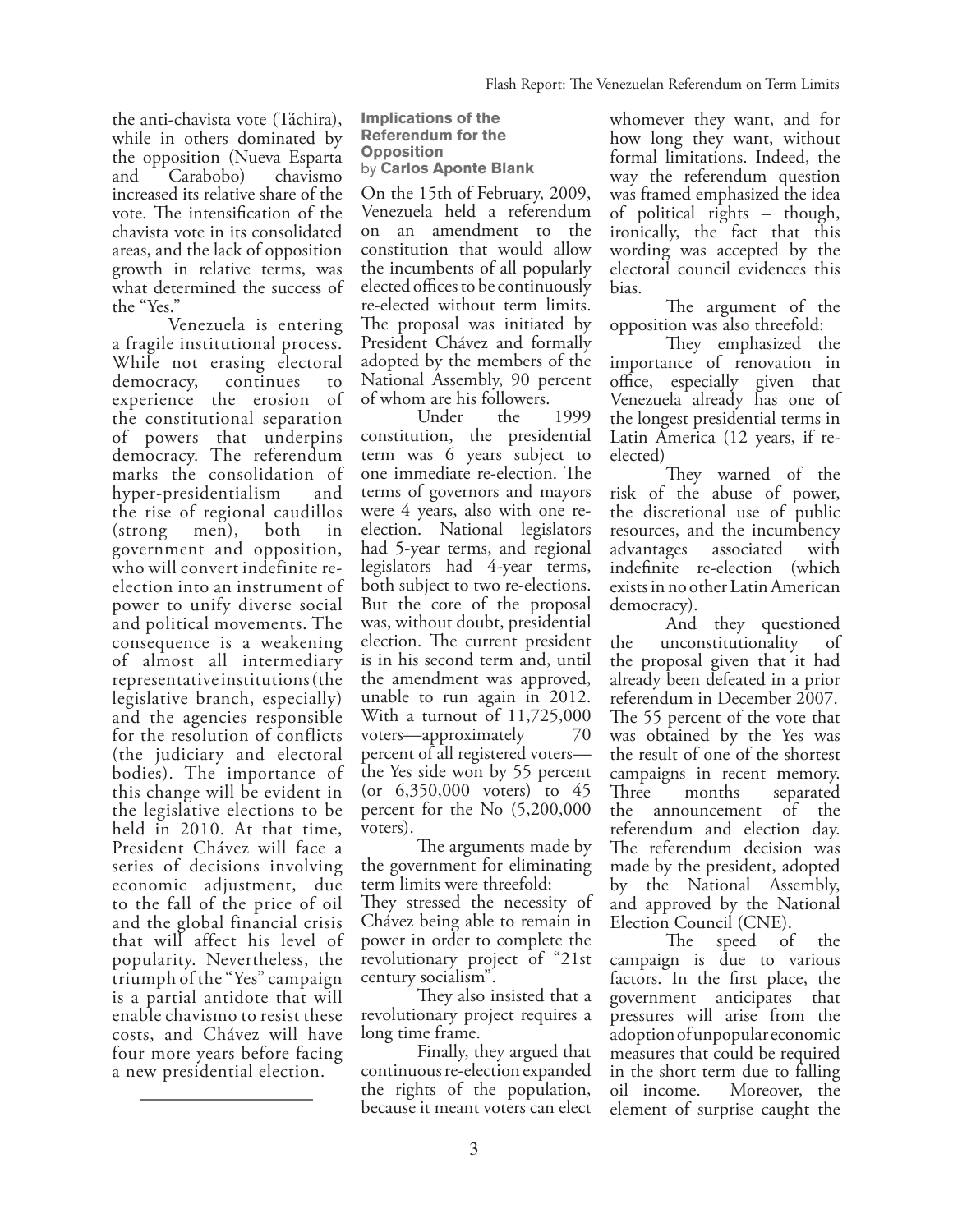opposition off guard, just as it was wrapping up its campaigns for regional and local elections (November 2008). While the opposition had depleted its resources, the Yes campaign was able to activate its electoral machinery, which had been ramped up for the November election, and channel to it

substantial resources.<br>The speed The speed of the campaign was risky given that in November 2008 the polls were unfavorable to the Yes. A slim majority appeared to reject the idea of indefinite reelection. But the President led an audacious campaign. On the one hand, he reestablished a new understanding with groups that had allied with him in the past – the PPT (Patria Para Todos) and PCV (the Communist Party of Venezuela) – but which had distanced themselves from the government in the regional and municipal elections (carrying a small percent of the vote with them). Chávez thus secured votes that would now be decisive for winning a tight referendum. Moreover, the President agreed to alter the proposal to permit reelection of governors, mayor and natioanl and regional legislators, something he had rejected in December 2007. This generated more support from regime allies in key states and municipalities. In addition, the campaign unleashed a flood of propaganda and channeled substantial state resources in favor of the Yes campaign.

 Yet it is still puzzling that the president manage to win, and did so quickly after the losses sustained in the elections in November 2008. In part, this is due to the high personal popularity of the president since his recall victory in 2004. There is evidence from focus groups that some pro-Chávez voters feared that indefinite re-election meant voting once to give Chávez the presidency for life. The election campaign by the Yes addressed this issue, thereby reducing resistance to the idea.

It is hard to know what would have happened had the campaign been longer. The opposition believes that it has begun a process of recovery. This started in 2006 with the candidacy of Manuel Rosales (who won 37 percent of the vote), and continued with the victory of the No in December 2007. It was also reflected in important electoral wins in November 2008. In the February referendum, for the first time, the opposition has won over 5 million votes, while the government registered its second lowest level of support in an election since 1998. This suggests there is about 40 percent of the electorate that is available to opponents of the government.

 After the recall referendum in 2004 it looked like the opposition was in danger of dissolving. It did not contest the 2005 parliamentary elections, leaving the chamber in the hands of the government. The electoral according among<br>opposition candidates in opposition candidates in 2006 was the prelude to a slow recovery. The prospects for growth in the future are further enhanced by the likely weakening of the petroleum bonanza that has, until recently, favored the government.

**The Referendum in the Broader Latin American Context\*** by **Maxwell A. Cameron**

By scrapping presidential term limits, Venezuela's Hugo Chávez has eliminated one of the last hard constraints on his power. The tendency of Latin American presidents to ride roughshod over congresses, courts, and their political opponents is so commonplace that a term was coined (by Argentine political scientist Guillermo O'Donnell) to describe these regimes: delegative democracies. In delegative democracies, presidential power is limited only by rules that define the president's terms in office - how many years until the next election, and how many times he or she can run -- and by their ability to win elections.

 Of course, leaders have often attempted to get around even these rules. Alberto Fujimori discarded Peru's constitution to allow his own re-election in 1995. He even violated his own tailor-made constitution by running for a third term in 2000. Other leaders have achieved the same result by legal means. A new constitution in Bolivia, approved in a referendum on 25 January 2009, will enable President Evo Morales to run for another term. A similar referendum in Ecuador last year will enable President Rafael Correa to run for two more terms.

 Presidential re-election is controversial for reasons of both history and institutional design. Historically, Latin American political leaders have tended to concentrate great power in the hands of the executive branch of government. Repeated military interventions in politics throughout the 20th century reinforced the tendency toward overweening executives. A habit of continuity (or, continuismo) developed, in which leaders sought to monopolize all powers while in office. In response, a